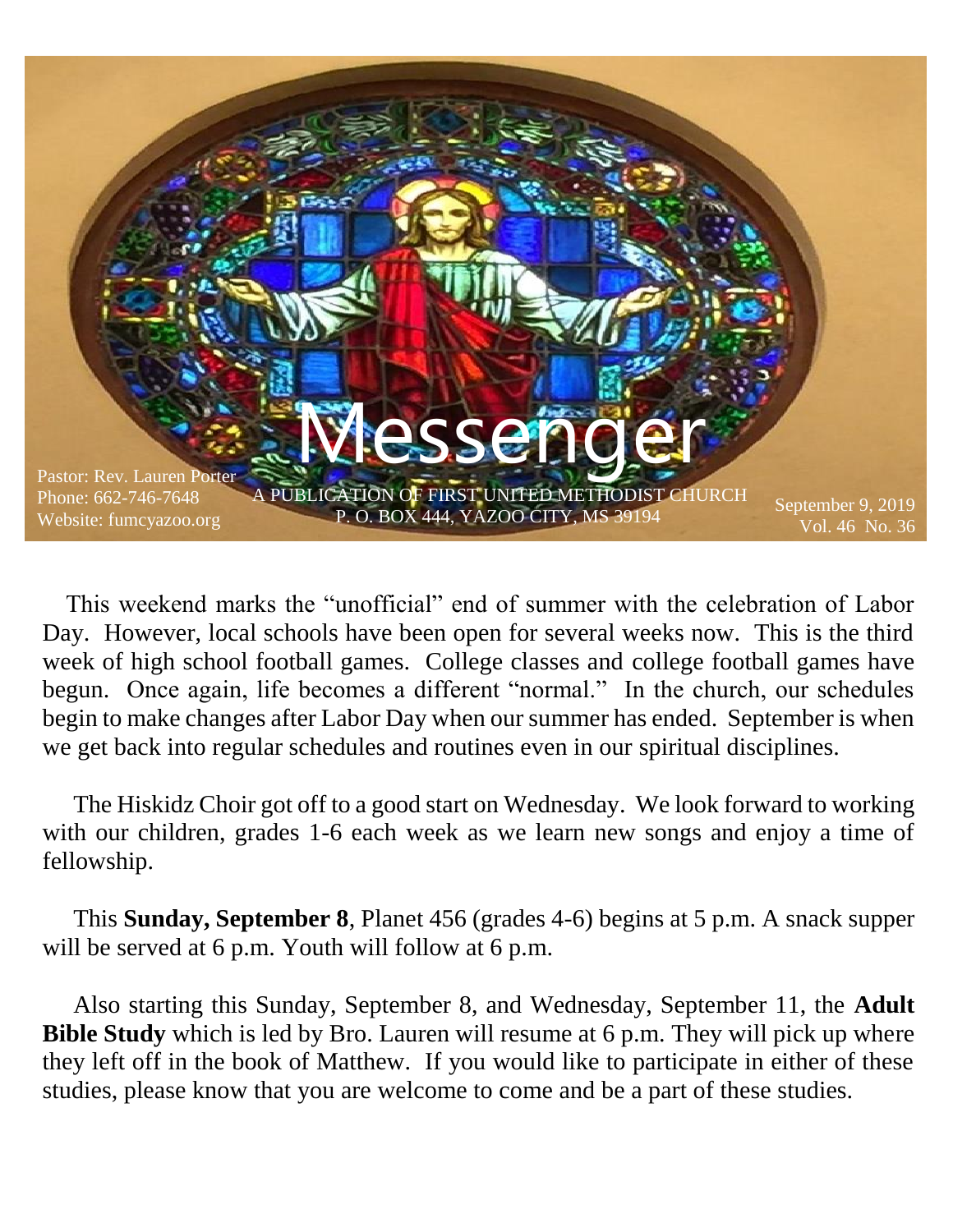

#### **SUNDAY, SEPTEMBER 8**

 9:00 a.m. Come AZ U R Service 9:50 a.m. Sunday School 11:00 a.m. Traditional Worship Service 5:00 p.m. Planet 456 6:00 p.m. Snack Supper 6:00 p.m. Solid Ground Youth 6:00 p.m. Adult Bible Study - Matthew **MONDAY, SEPTEMBER 9** 9-12 noon Methodist Market 6:30 p.m. Prison Bible Study **TUESDAY, SEPTEMBER 10** 6:00 p.m. Ladies Bible Study/Millie's 6:00 p.m. Staff Parish Relations Committee **WEDNESDAY, SEPTEMBER 4** 3-4:15 p.m. Hiskidz Choir Grades 1-6 5:30 p.m. In the Hands of God/Prayer Meeting 6:00 p.m. Chancel Choir Practice 6:15 p.m. Youth Small Group 6:00 p.m. Adult Bible Study - Matthew **SATURDAY, SEPTEMBER 14** 9-12 noon Methodist Market



- 8. Connye Dees, Bettina Newman
- 9. Scott Myers
- 10. Dixie Roberts
- 11. Warner Adcock
- 13. Rosemary Knox, Hayes Bardwell, Emmalynn Hicks, Sharon Richardson Johnson
- 14. Michael Newman, Anna Phillips

#### *A BIG THANK YOU!*

 I would like to thank the Southern Baptist Convention Disaster Team: Cecil Edwards, James Howell, and Stanley Criss. They cut down and removed many trees that died as a result of the backwater flood. Thanks again for volunteering to help my clients.

> Linda Coker Yazoo LTRC Case Manager





 *Congratulations to Heather and Hunter Ledbetter on the birth of their son Pace Montgomery Ledbetter, who was born September 1, 2019. Also welcoming this baby are proud grandparents Janet and Larry Adams.*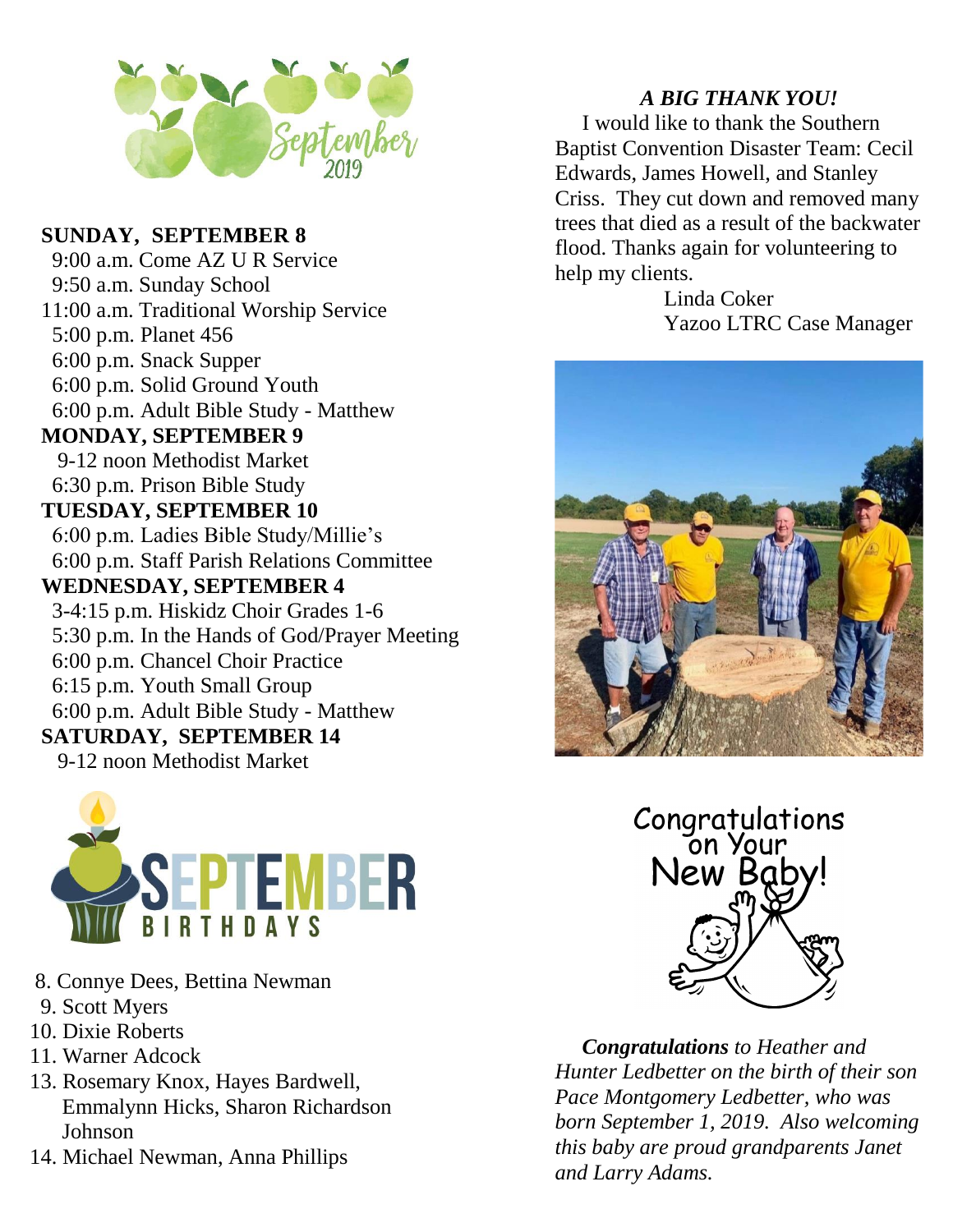

## **Solid Ground Youth**

 This month our lessons will be from the books of Exodus, Leviticus, Numbers and Deuteronomy. Last Sunday we talked about how God called Moses. This week we will talk about the laws that God put into place with the Israelites. These laws set them apart from other people. As Christians, we are called to be set apart as well. We are to follow His commands and seek to honor Him.

## **Sunday Night Youth**

 The Youth will meet this Sunday, September 8, and begin a month-long series on movie and Bible parallels. It is amazing how if we just take the time to slow down and look around, we can see God and His word all around us. This Sunday we will be talking about *A Diamond in the Rough.*

## **Wednesday Night Small Group**

 For the next few weeks in Small Group, we will be studying a series by Next Step Ministries entitled *Shattered.* Last week we talked about choices, and how each choice we make has a consequence, good or bad. This week we will talk about **Acceptance**, and how this world puts so many pressures on us to be a certain way in order to fit in.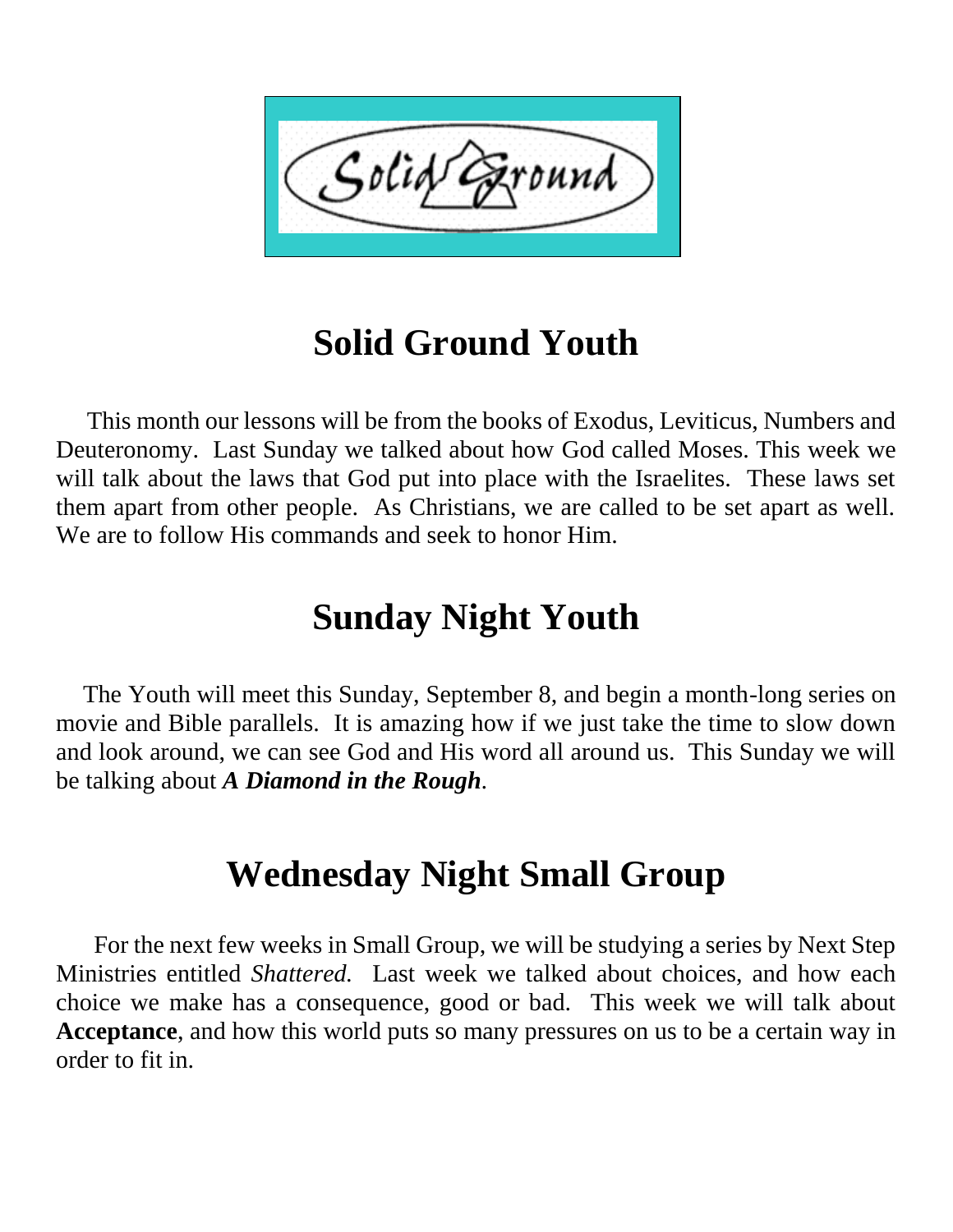# Children's Page



 "The community of believers was one in heart and mind."

Acts 4:32



## **Hiskidz and Deep Blue:**

 This month our Sunday School lessons will be centered around helping one another. Each lesson will tell a story about how someone reached out to help another in need. Our lesson this week is about a Samaritan woman. She reached out to a Jewish person, even though as a Samaritan she was not to associate with the Jews. However, her act of kindness found her receiving the blessing.



 Planet 456 Bible study for grades 4-6 will begin this Sunday, September 8 at 5:00 p.m. downstairs in the Planet 456 room. We will begin our Bible Study by talking about the movies we saw this Summer. In Aladdin, we see a similarity to David from the Bible. Sunday night we will talk about this connection.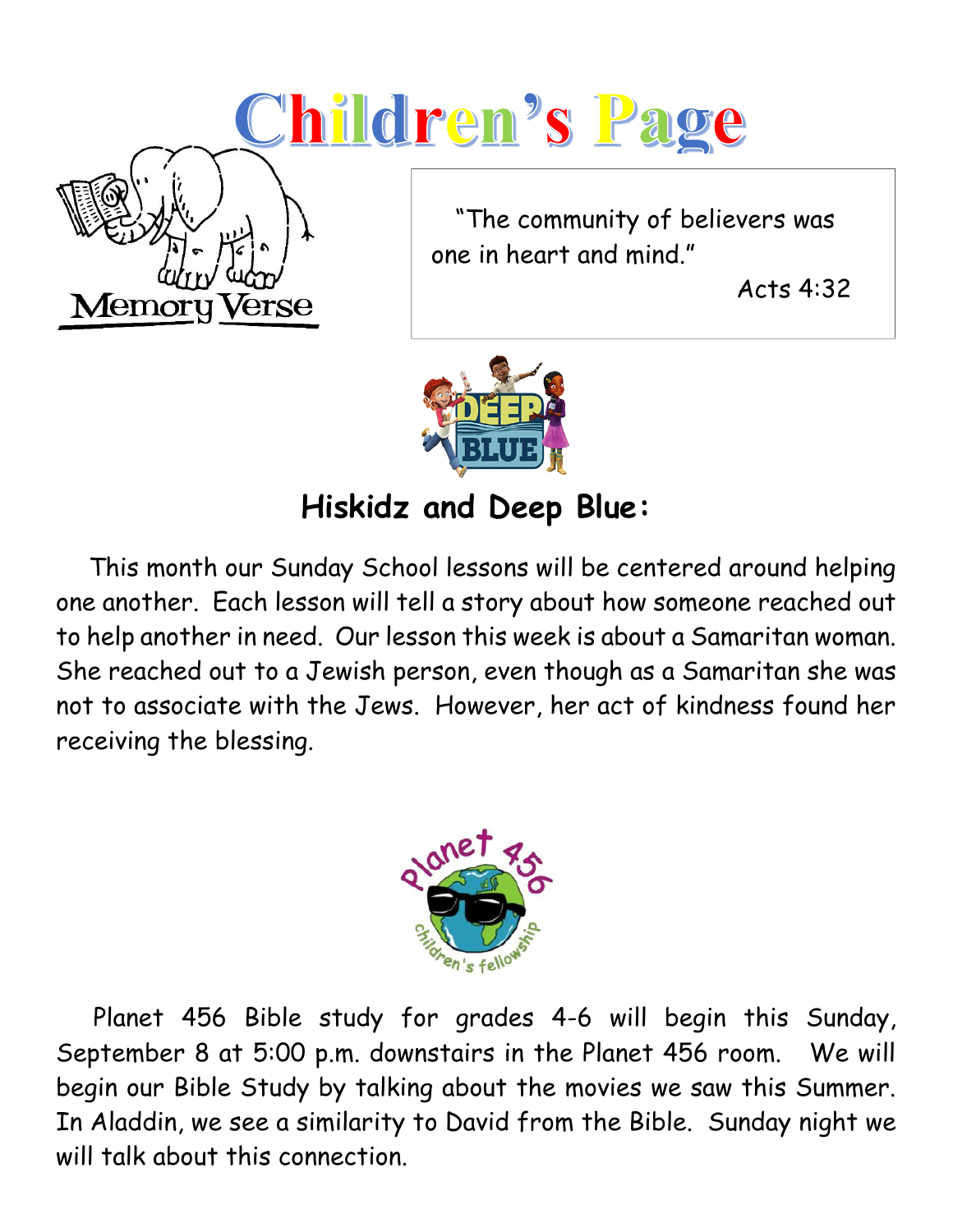

 On September 21, 2019, the people of our county will come to the aid of our neighbors who have experienced the devastation of the Backwater Flood of 2019.

"FLOOD AID 2019" will be held at the Old Satartia Gin in Mississippi's Tiniest Town, Satartia. This Event is sponsored by the YAZOO COUNTY LONG-TERM RECOVERY COMMITTEE. All funds will be handled by the Yazoo County Ministerial Association. Our goal is to raise \$50,000.00!

There will be worship in the morning with worship singers from all over the county. If you want to sing with us (you don't have to be a Choir Member) let Lettie know. First United Methodist will be serving Catfish plates. Mary Lou & Owen Richards will be heading this up. Ray & Raye Hodges are cooking and the fish is donated by Simmons Catfish. Help is needed to move tables, set up, serve, take down and clean up. FUMC will be responsible for all drinks, ice, cups, plates, forks, napkins, condiments and tables and chairs. We will need desserts & cole slaw. Please contact Mary Lou Richards if you can help!

Other volunteers needed for Sept. 19, 20 & 21:

People to help put out signs, people to direct parking, people to offer information and point the way. Every hand and foot of Christ is needed. If you have a tent, bring it, set up a booth and sell something. Don't forget to bring your lawn chairs!

Our youth are needed! There is a county-wide Youth Prayer Walk, September 14 in Holly Bluff. See Tera! We also have children asking for booths to sell iced tea, lemonade, and their 1st grade artwork! Everyone can "Do Something!" This is a "Big Day" for our county, our community, our churches, as we reach out to our neighbors with the "Love of Christ" in our hearts.

To God Be The Glory

#### CATCH THE SPIRIT!

Phil. 4:13. "I Can Do All Things Through Christ Who Gives Me Strength!